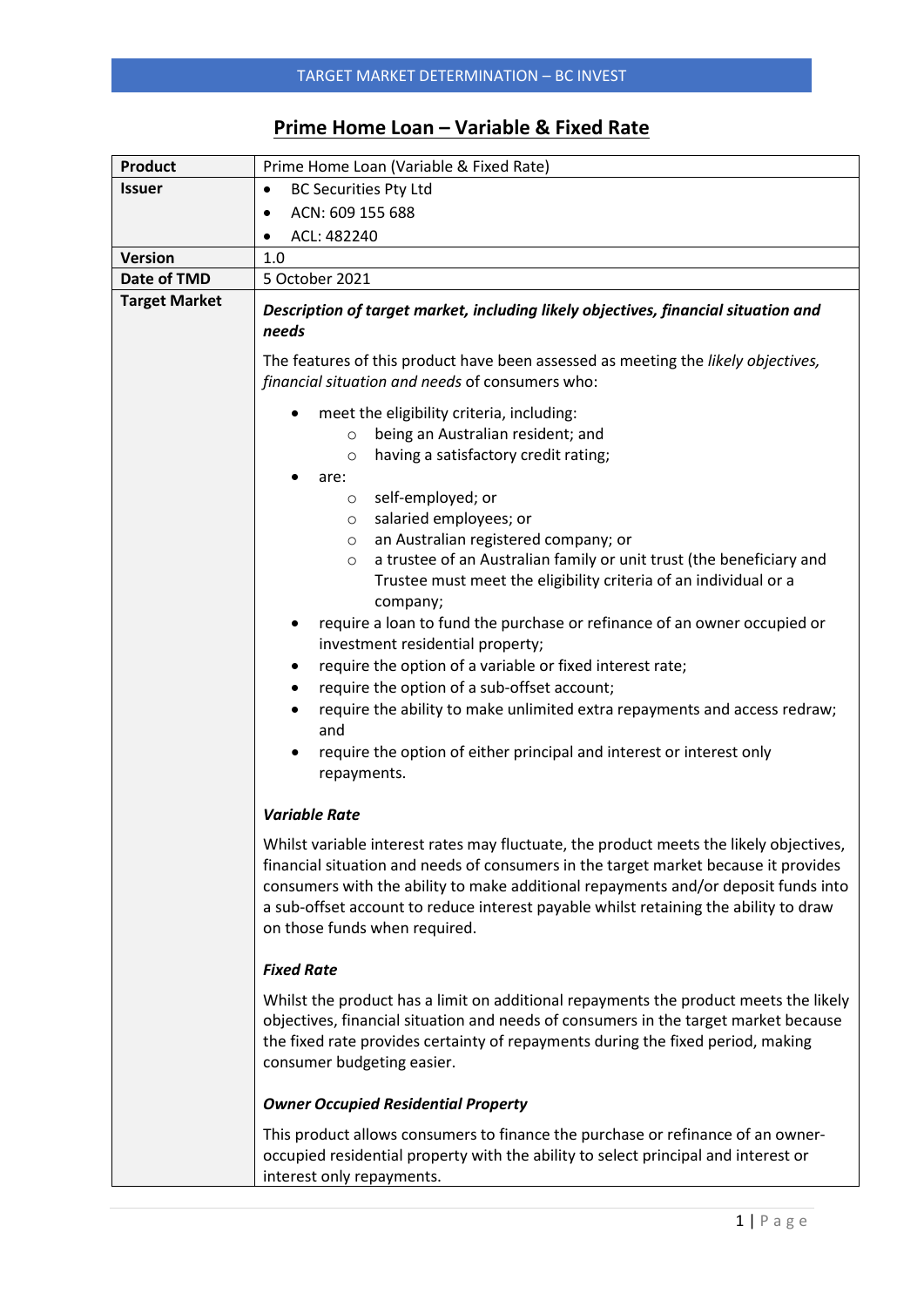r.

|                                          | <b>Investment Residential Property</b>                                                                                                                                                                                                                                                                                                                                                                        |                                                                                                          |  |  |  |  |  |
|------------------------------------------|---------------------------------------------------------------------------------------------------------------------------------------------------------------------------------------------------------------------------------------------------------------------------------------------------------------------------------------------------------------------------------------------------------------|----------------------------------------------------------------------------------------------------------|--|--|--|--|--|
|                                          | This product allows consumers to finance the purchase or refinance of an<br>investment property to earn rental income whilst providing consumers with the<br>ability to select principal and interest repayments in order to reduce the overall debt<br>and build equity or interest only for tax purposes.                                                                                                   |                                                                                                          |  |  |  |  |  |
| <b>Product</b><br><b>Description</b>     | <b>Key Attributes</b>                                                                                                                                                                                                                                                                                                                                                                                         |                                                                                                          |  |  |  |  |  |
|                                          | Maximum loan term                                                                                                                                                                                                                                                                                                                                                                                             | 30 years                                                                                                 |  |  |  |  |  |
|                                          | Maximum LVR                                                                                                                                                                                                                                                                                                                                                                                                   | 80% with no LMI<br>$\bullet$<br>95%, with LMI (Owner-Occupied)<br>$\bullet$<br>90% with LMI (Investment) |  |  |  |  |  |
|                                          | Maximum loan amount                                                                                                                                                                                                                                                                                                                                                                                           | \$2,000,000                                                                                              |  |  |  |  |  |
|                                          | Repayment type                                                                                                                                                                                                                                                                                                                                                                                                | Principal & Interest<br>$\bullet$<br>Interest Only                                                       |  |  |  |  |  |
|                                          | Fixed rate options                                                                                                                                                                                                                                                                                                                                                                                            | $1 - 5$ years                                                                                            |  |  |  |  |  |
|                                          | Interest only premium                                                                                                                                                                                                                                                                                                                                                                                         | Yes                                                                                                      |  |  |  |  |  |
|                                          | Maximum IO period                                                                                                                                                                                                                                                                                                                                                                                             | 5 years                                                                                                  |  |  |  |  |  |
|                                          | Fixed rate premium                                                                                                                                                                                                                                                                                                                                                                                            | Yes (varies by years)                                                                                    |  |  |  |  |  |
|                                          | Offset account                                                                                                                                                                                                                                                                                                                                                                                                | Yes                                                                                                      |  |  |  |  |  |
|                                          | Offset account premium                                                                                                                                                                                                                                                                                                                                                                                        | No                                                                                                       |  |  |  |  |  |
|                                          | Redraw<br>Security location                                                                                                                                                                                                                                                                                                                                                                                   | Yes, within facility limit<br>Metro & non-metro considered                                               |  |  |  |  |  |
|                                          | Security                                                                                                                                                                                                                                                                                                                                                                                                      | 1st registered real property mortgage                                                                    |  |  |  |  |  |
|                                          | Settlement fee                                                                                                                                                                                                                                                                                                                                                                                                | Payable                                                                                                  |  |  |  |  |  |
|                                          | Legal fee                                                                                                                                                                                                                                                                                                                                                                                                     | Payable                                                                                                  |  |  |  |  |  |
|                                          | Annual package fee                                                                                                                                                                                                                                                                                                                                                                                            | Payable                                                                                                  |  |  |  |  |  |
|                                          | Discharge fee                                                                                                                                                                                                                                                                                                                                                                                                 | Payable                                                                                                  |  |  |  |  |  |
|                                          |                                                                                                                                                                                                                                                                                                                                                                                                               |                                                                                                          |  |  |  |  |  |
|                                          | Classes of consumers for whom the product may not be suitable                                                                                                                                                                                                                                                                                                                                                 |                                                                                                          |  |  |  |  |  |
|                                          | This product may not be suitable for consumers who                                                                                                                                                                                                                                                                                                                                                            |                                                                                                          |  |  |  |  |  |
|                                          | do not meet the issuer's eligibility criteria; and<br>$\bullet$                                                                                                                                                                                                                                                                                                                                               |                                                                                                          |  |  |  |  |  |
|                                          | are Australian non-resident and/or Expat customers.<br>٠                                                                                                                                                                                                                                                                                                                                                      |                                                                                                          |  |  |  |  |  |
| <b>Distribution</b><br><b>Conditions</b> |                                                                                                                                                                                                                                                                                                                                                                                                               |                                                                                                          |  |  |  |  |  |
|                                          | The following distribution channels and conditions have been assessed as being<br>appropriate to direct the distribution of the product to the target market:<br>Mortgage Managers - must be authorised to distribute this product under a<br>$\bullet$<br>Mortgage Origination and Management Agreement<br>Mortgage brokers (subject to BID) - must be accredited by BC Invest to<br>distribute this product |                                                                                                          |  |  |  |  |  |
|                                          | The distribution channels and conditions are appropriate because our distributors<br>are:<br>subject to a higher duty under BID (mortgage brokers) to ensure that the<br>product is in the best interests of the particular consumer<br>provided with detailed product specifications to enable assessment of customer<br>$\bullet$<br>suitability and eligibility;                                           |                                                                                                          |  |  |  |  |  |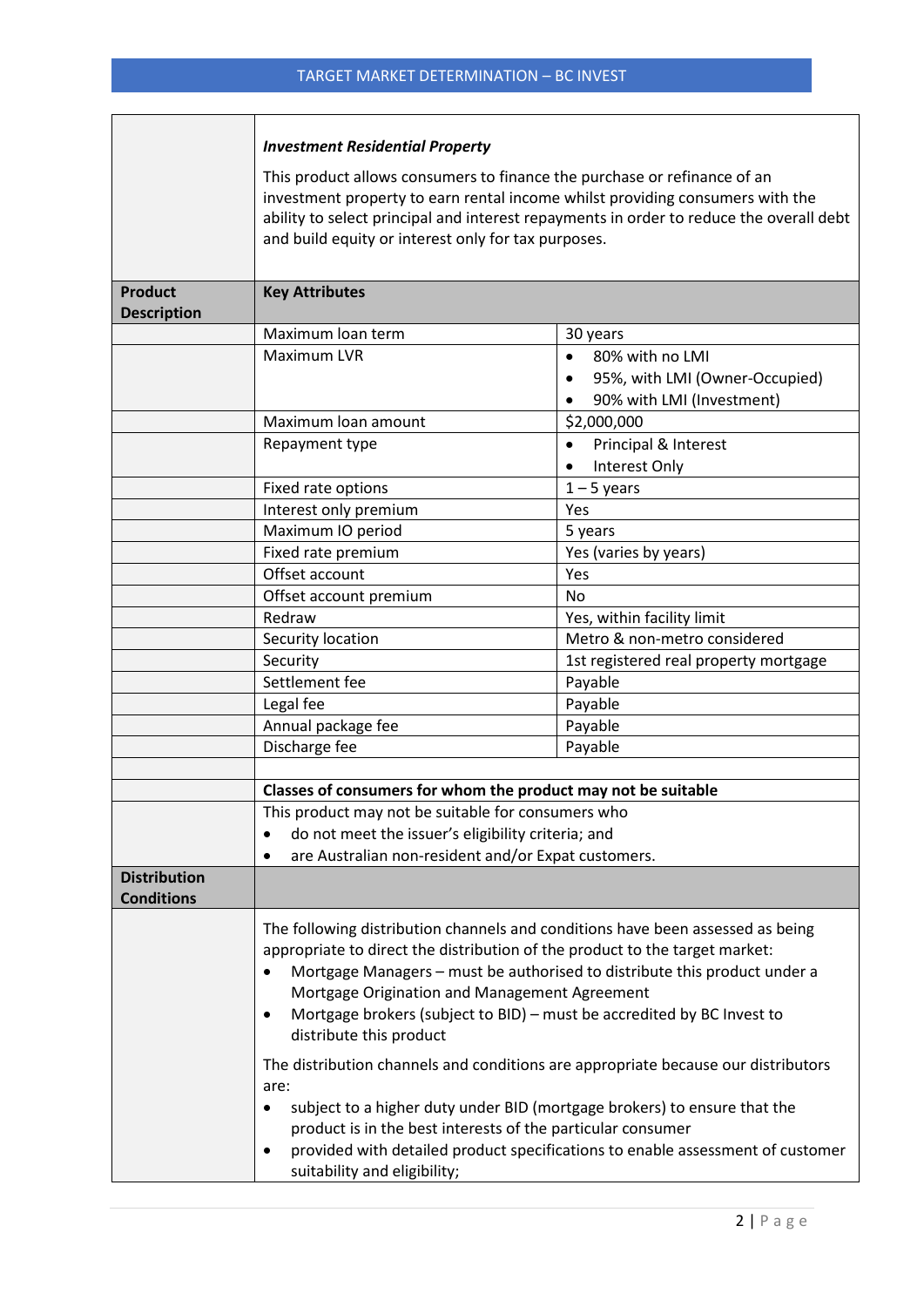## TARGET MARKET DETERMINATION – BC INVEST

|                                           | trained on the BC Credit Policy to support the introduction of customers and<br>$\bullet$              |                                |                                |                                                                             |  |  |  |
|-------------------------------------------|--------------------------------------------------------------------------------------------------------|--------------------------------|--------------------------------|-----------------------------------------------------------------------------|--|--|--|
|                                           | loan proposals that are consistent with this TMD and within our Credit Policy<br>eligibility criteria; |                                |                                |                                                                             |  |  |  |
|                                           | applications submitted by the Distribution partners include a Cover Sheet, Credit<br>$\bullet$         |                                |                                |                                                                             |  |  |  |
|                                           |                                                                                                        |                                |                                | Notes and recommendation for consideration by the BC Invest Credit Officer; |  |  |  |
|                                           | each application is assessed to ensure the application and customers eligibility<br>$\bullet$          |                                |                                |                                                                             |  |  |  |
|                                           | and situation is appropriate for the loan applied for and consistent with this                         |                                |                                |                                                                             |  |  |  |
|                                           | TMD; and<br>loan applications are not accepted from distribution channels that are not<br>$\bullet$    |                                |                                |                                                                             |  |  |  |
|                                           | formally authorised by the issuer                                                                      |                                |                                |                                                                             |  |  |  |
| <b>Review Triggers</b>                    |                                                                                                        |                                |                                |                                                                             |  |  |  |
|                                           | The following review triggers would reasonably suggest that the TMD may no longer                      |                                |                                |                                                                             |  |  |  |
|                                           | be appropriate:                                                                                        |                                |                                |                                                                             |  |  |  |
|                                           | A significant dealing of the product to consumers outside the target market                            |                                |                                |                                                                             |  |  |  |
|                                           | occurs;<br>A consistent and regular number of complaints are received from consumers in<br>$\bullet$   |                                |                                |                                                                             |  |  |  |
|                                           | relation to the product;                                                                               |                                |                                |                                                                             |  |  |  |
|                                           | Material changes are made to the product specification, including features, fees<br>$\bullet$          |                                |                                |                                                                             |  |  |  |
|                                           | and BC Credit Policy will trigger a review of the product TMD;                                         |                                |                                |                                                                             |  |  |  |
|                                           | There are high rates of refinance from BC Invest for this product;<br>$\bullet$                        |                                |                                |                                                                             |  |  |  |
|                                           | There are high default rates; and<br>$\bullet$                                                         |                                |                                |                                                                             |  |  |  |
|                                           | There are material regulatory changes or updated regulator guidance that may<br>affect the TMD.        |                                |                                |                                                                             |  |  |  |
| <b>Review Periods</b>                     |                                                                                                        |                                |                                |                                                                             |  |  |  |
|                                           | <b>First Review</b>                                                                                    |                                | September 2021                 |                                                                             |  |  |  |
|                                           | Review period                                                                                          |                                | Annually (end March each year) |                                                                             |  |  |  |
|                                           | <b>Trigger Review</b>                                                                                  |                                | Within 10 business days of the |                                                                             |  |  |  |
|                                           |                                                                                                        |                                |                                | identification of a trigger event.                                          |  |  |  |
| <b>Distribution</b><br><b>Information</b> | The following information must be provided to us by distributors who engage in                         |                                |                                |                                                                             |  |  |  |
| <b>Reporting</b>                          | retail product distribution conduct in relation to this product:                                       |                                |                                |                                                                             |  |  |  |
| <b>Requirements</b>                       |                                                                                                        |                                |                                |                                                                             |  |  |  |
|                                           | <b>Type of Information</b>                                                                             | <b>Description</b>             |                                | <b>Reporting Period</b>                                                     |  |  |  |
|                                           | Specific complaints                                                                                    | Details of the complaint,      |                                | As soon as practicable and                                                  |  |  |  |
|                                           |                                                                                                        | including name and             |                                | within 10 business days of                                                  |  |  |  |
|                                           |                                                                                                        | contact details of             |                                | receipt of complaint.                                                       |  |  |  |
|                                           |                                                                                                        | complainant and                |                                |                                                                             |  |  |  |
|                                           |                                                                                                        | substance of the<br>complaint. |                                |                                                                             |  |  |  |
|                                           | <b>General information</b>                                                                             | Number complaints              |                                | Every 6 months (end                                                         |  |  |  |
|                                           | about complaints                                                                                       |                                |                                | September & March)                                                          |  |  |  |
|                                           | Significant dealing(s)                                                                                 | Date or date range of the      |                                | As soon as practicable,                                                     |  |  |  |
|                                           | where the distributor                                                                                  | significant dealing(s) and     |                                | and in any case within 10                                                   |  |  |  |
|                                           | believes that a significant                                                                            | description of the             |                                | business days after                                                         |  |  |  |
|                                           | number of customers                                                                                    | significant dealing            |                                | becoming aware                                                              |  |  |  |
|                                           | outside the target market<br>are obtaining this product                                                |                                |                                |                                                                             |  |  |  |
|                                           |                                                                                                        |                                |                                |                                                                             |  |  |  |